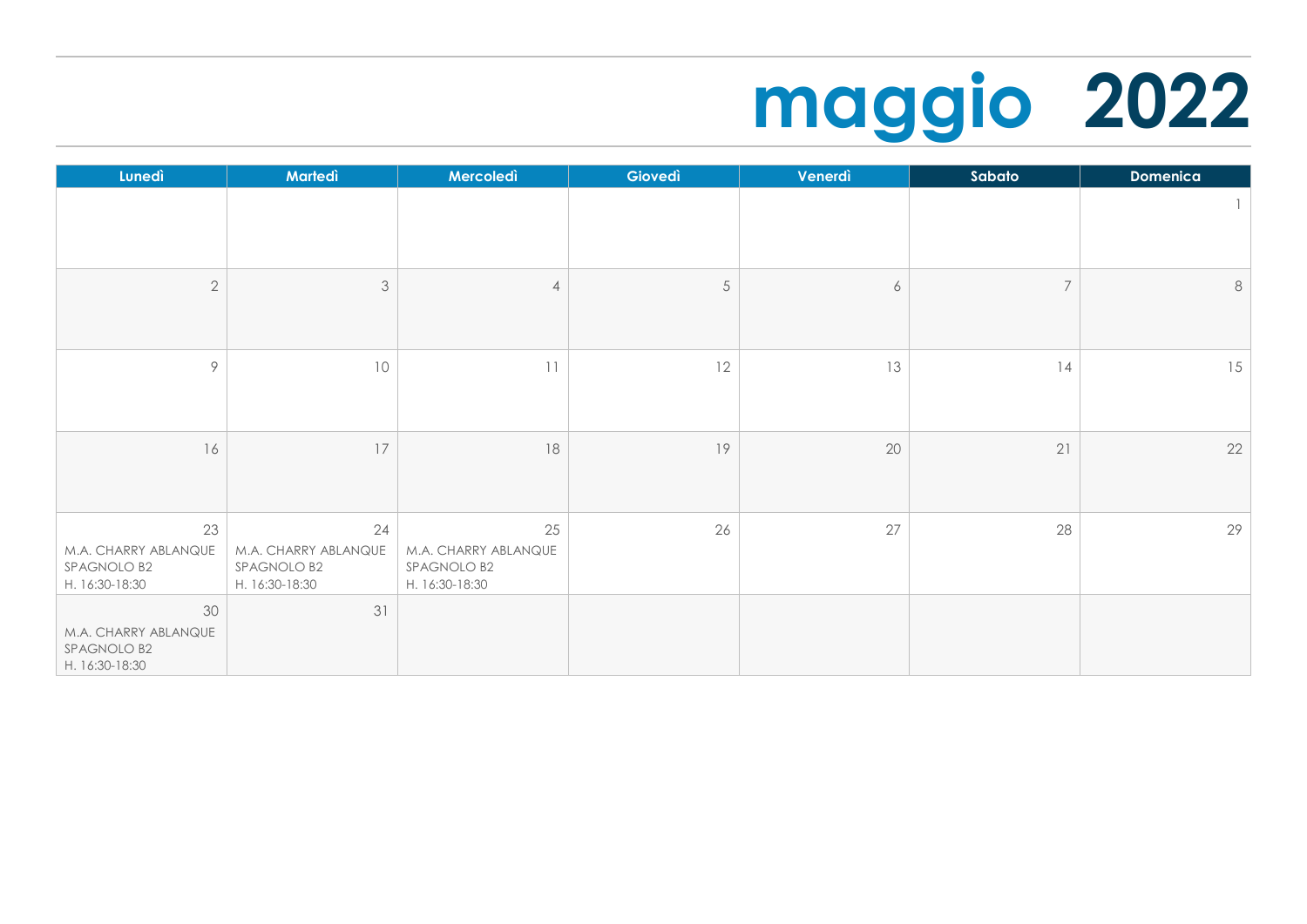## **giugno 2022**

| <b>Lunedì</b>                                               | <b>Martedì</b>                                              | Mercoledì                                                   | Giovedì                                                            | Venerdì                                                           | Sabato | <b>Domenica</b> |
|-------------------------------------------------------------|-------------------------------------------------------------|-------------------------------------------------------------|--------------------------------------------------------------------|-------------------------------------------------------------------|--------|-----------------|
|                                                             |                                                             | M.A. CHARRY ABLANQUE<br>SPAGNOLO B2<br>H. 16:30-18:30       | $\overline{2}$                                                     | 3<br>M.A. CHARRY ABLANQUE<br><b>SPAGNOLO B2</b><br>H. 16:30-18:30 | 4      | 5               |
| 6<br>M.A. CHARRY ABLANQUE<br>SPAGNOLO B2<br>H. 16:30-18:30  | $\overline{7}$                                              | 8<br>M.A. CHARRY ABLANQUE<br>SPAGNOLO B2<br>H. 16:30-18:30  | 9<br>M.A. CHARRY ABLANQUE<br>SPAGNOLO B2<br>H. 16:30-18:30         | 10<br>M.A. CHARRY ABLANQUE<br>SPAGNOLO B2<br>H. 16:30-18:30       | 11     | 12              |
| 13<br>M.A. CHARRY ABLANQUE<br>SPAGNOLO B2<br>H. 16:30-18:30 | 14<br>M.A. CHARRY ABLANQUE<br>SPAGNOLO B2<br>H. 16:30-18:30 | 15<br>M.A. CHARRY ABLANQUE<br>SPAGNOLO B2<br>H. 16:30-18:30 | 16                                                                 | 17<br>M.A. CHARRY ABLANQUE<br>SPAGNOLO B2<br>H. 16:30-18:30       | 18     | 19              |
| 20                                                          | 21                                                          | 22<br>M.A. CHARRY ABLANQUE<br>SPAGNOLO B2<br>H. 16:30-18:30 | 23<br>M.A. CHARRY ABLANQUE<br><b>SPAGNOLO B2</b><br>H. 16:30-18:30 | 24<br>M.A. CHARRY ABLANQUE<br>SPAGNOLO B2<br>H. 16:30-18:30       | 25     | 26              |
| 27<br>M.A. CHARRY ABLANQUE<br>SPAGNOLO B2<br>H. 16:30-18:30 | 28<br>M.A. CHARRY ABLANQUE<br>SPAGNOLO B2<br>H. 16:30-18:30 | 29<br>M.A. CHARRY ABLANQUE<br>SPAGNOLO B2<br>H. 16:30-18:30 | 30                                                                 |                                                                   |        |                 |
|                                                             |                                                             |                                                             |                                                                    |                                                                   |        |                 |